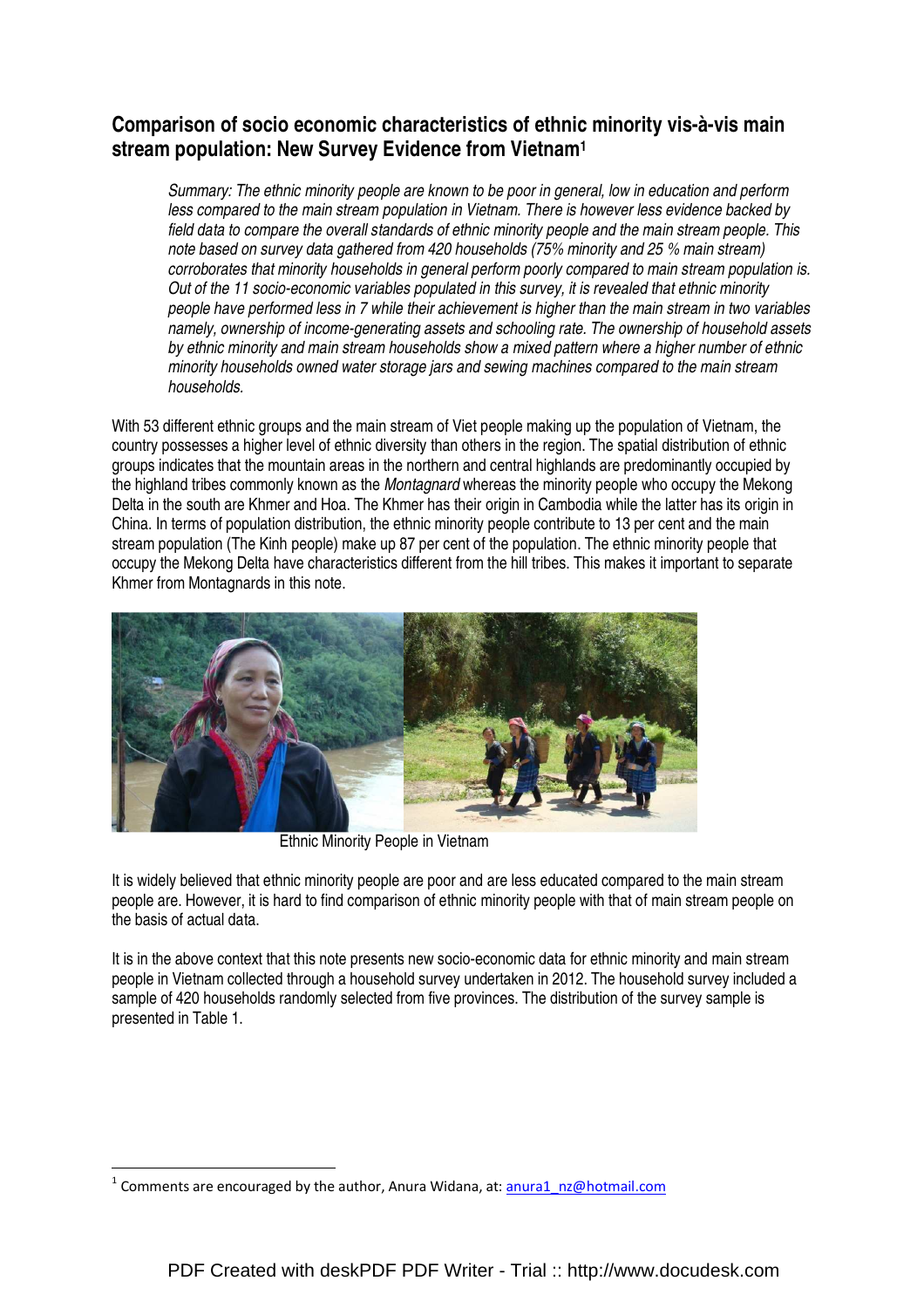# Table 1 : Distribution of Survey Households by Location and Ethnicity

| Province Name in<br>Vietnam | Location             | Survey<br>Households<br>(number) |                    | Households by Ethnicity |          |  |
|-----------------------------|----------------------|----------------------------------|--------------------|-------------------------|----------|--|
|                             |                      | (number)                         | Ethnic<br>Minority | Khmer<br>& Hoa          | Kinh     |  |
| Lao Cai                     | Northern Mountain    | 120                              | 110                | 0                       | 10       |  |
| Dien Bien                   | Northern Mountain    | 60                               | 45                 |                         | 15       |  |
| Quang Nam                   | Central Mountain     | 60                               | 60                 |                         |          |  |
| Gia Lai                     | Central Mountain     | 60                               | 8                  |                         | 52       |  |
| Tra Vinh                    | Mekong Delta (South) | 120                              |                    | 95                      | 25       |  |
| All                         |                      | 420 (100)                        | 223(53)            | 95(23)                  | 102 (24) |  |

Note: Per cent ethnic composition is within parentheses

The 15 minority people who participated in the survey are Ba Na, Co Tu, Dao, Giay, Hoa, H'Muong, Khang, Khmer, Kho Mu, Man, Muong, Nung, Sa Pho, Tay and Thai. Kinh people are the main stream population included in the survey.

Data relating to eleven socio-economic variables gathered by the survey are summarized below.

### **1. Household size**

With 5.58 persons in a household, this variable is the largest for ethnic minority people compared with 4.85 persons per Kinh household. The household size for Khmer and Hoa is the smallest with 4.51 persons.

### **2. Literacy**

The literacy rate for the main stream language called Viet was assessed from the head of each interviewed household as well as their spouse. Data are presented in Table 2.

#### Table 2 : Distribution of Household Literacy by Ethnicity

| <b>Ethnic Group</b>    | <b>Household Head</b><br>Literate $(\%)$ | <b>Spouse Literate (%)</b> |
|------------------------|------------------------------------------|----------------------------|
| <b>Ethnic Minority</b> | 73                                       | 54                         |
| Khmer + Hoa            | 60                                       | 43                         |
| <b>Kinh</b>            | 94                                       | 97                         |

#### **3. Vulnerability**

Each respondent was asked to identify whether their household is vulnerable in terms of the presence of sick and/or disable people or an extremely poor household. Data reveals that 86 per cent of Khmer households have reported as vulnerable whereas 78 per cent of highland minority households have identified themselves as vulnerable. On the other hand, 56 per cent of Kinh households have reported as vulnerable.

# **4. Schooling**

Sixty nine per cent of ethnic minority households have reported schooling children while 66 per cent of Kinh households have reported schooling children. The relevant statistic for Khmer is 67 per cent. This variable suggests that ethnic minority people have exceeded that of the main stream people with regard to schooling.

## **5. Employment**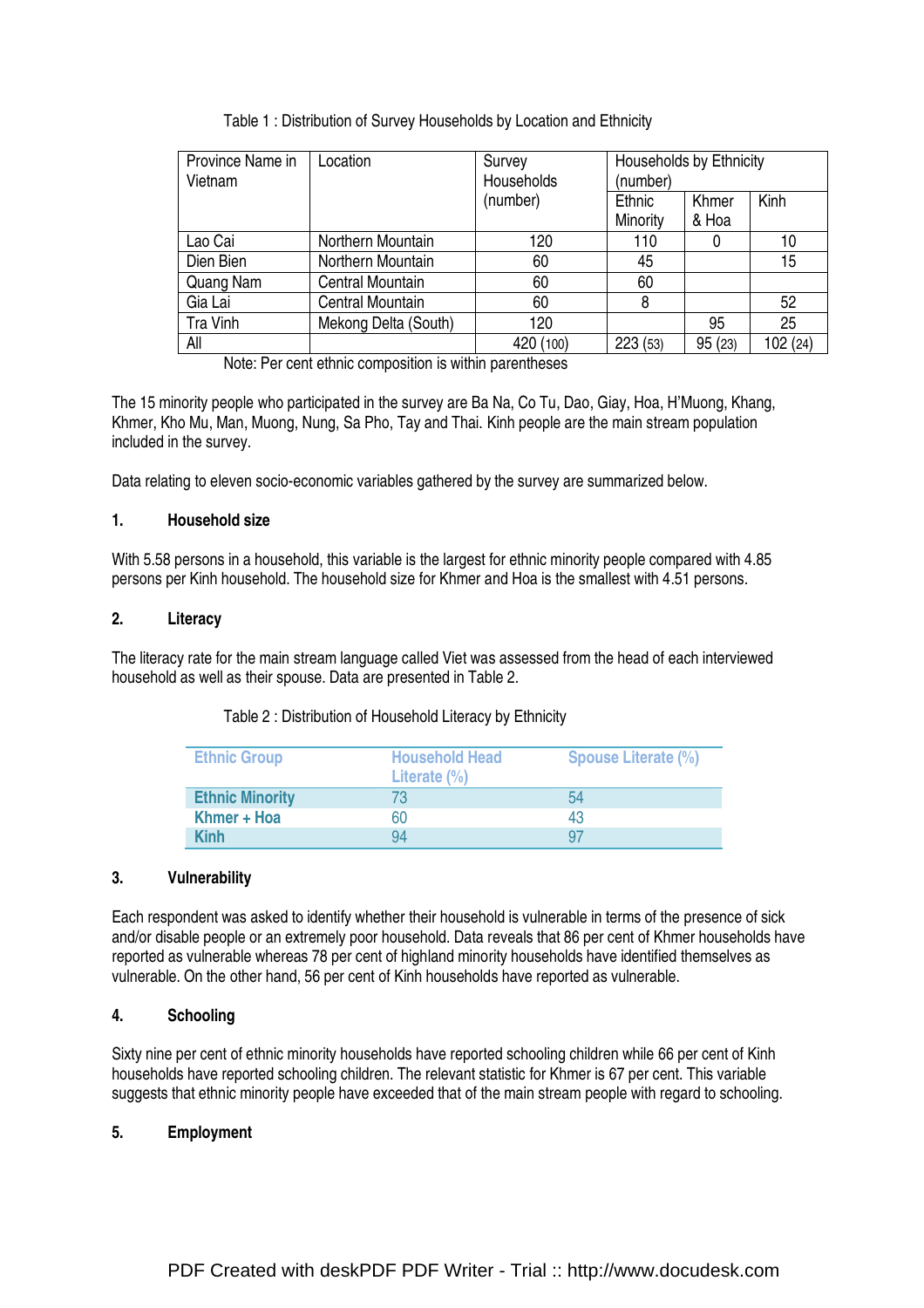Kinh people have reported the highest household employment rate of 78 per cent. Forty nine per cent of Khmer and Hoa households have reported employees while highland ethnic minority households have the lowest employment rate of 38 per cent.

# **6. House type**

House type of each respondent was classified either as permanent, semi-permanent and impoverished, based on the type of building materials used in construction. Permanent houses use durable materials in construction of roof, walls and the floor whereas semi-permanent houses used at least one of the items constructed using a permanent material. The all three components of impoverished houses were built using impoverished materials such as leaves, bark, plastic sheets, etc. The details are graphically presented in Figure 1.



## **7. Latrine ownership**

Kinh households have the highest latrine ownership (99 %) followed by Khmer and Hoa households (76 %). The relevant statistic for highland minority households is 66 per cent.

## **8. Possession of household assets**

Data on household assets ownership by ethnicity is presented in Table 3.

Table 3 : Household Assets Ownership by Ethnicity

| <b>Asset Type</b>   | <b>Households Possessing (per cent)</b> |                |      |  |
|---------------------|-----------------------------------------|----------------|------|--|
|                     | Highland<br><b>Minority</b>             | Khmer and Hoa  | Kinh |  |
| <b>Tables</b>       | 57                                      | 90             | 89   |  |
| <b>Chairs</b>       | 52                                      | 78             | 83   |  |
| <b>Show cases</b>   | 73                                      | 54             | 79   |  |
| <b>Bicycles</b>     | 20                                      | 88             | 56   |  |
| <b>Motor cycles</b> | 87                                      | 71             | 89   |  |
| <b>Hand-tractor</b> |                                         | $\overline{2}$ |      |  |
| Motor car           |                                         | 2              | 8    |  |
| <b>Television</b>   | 75                                      | 56             | 82   |  |
| Radio               | 4                                       | 5              | 8    |  |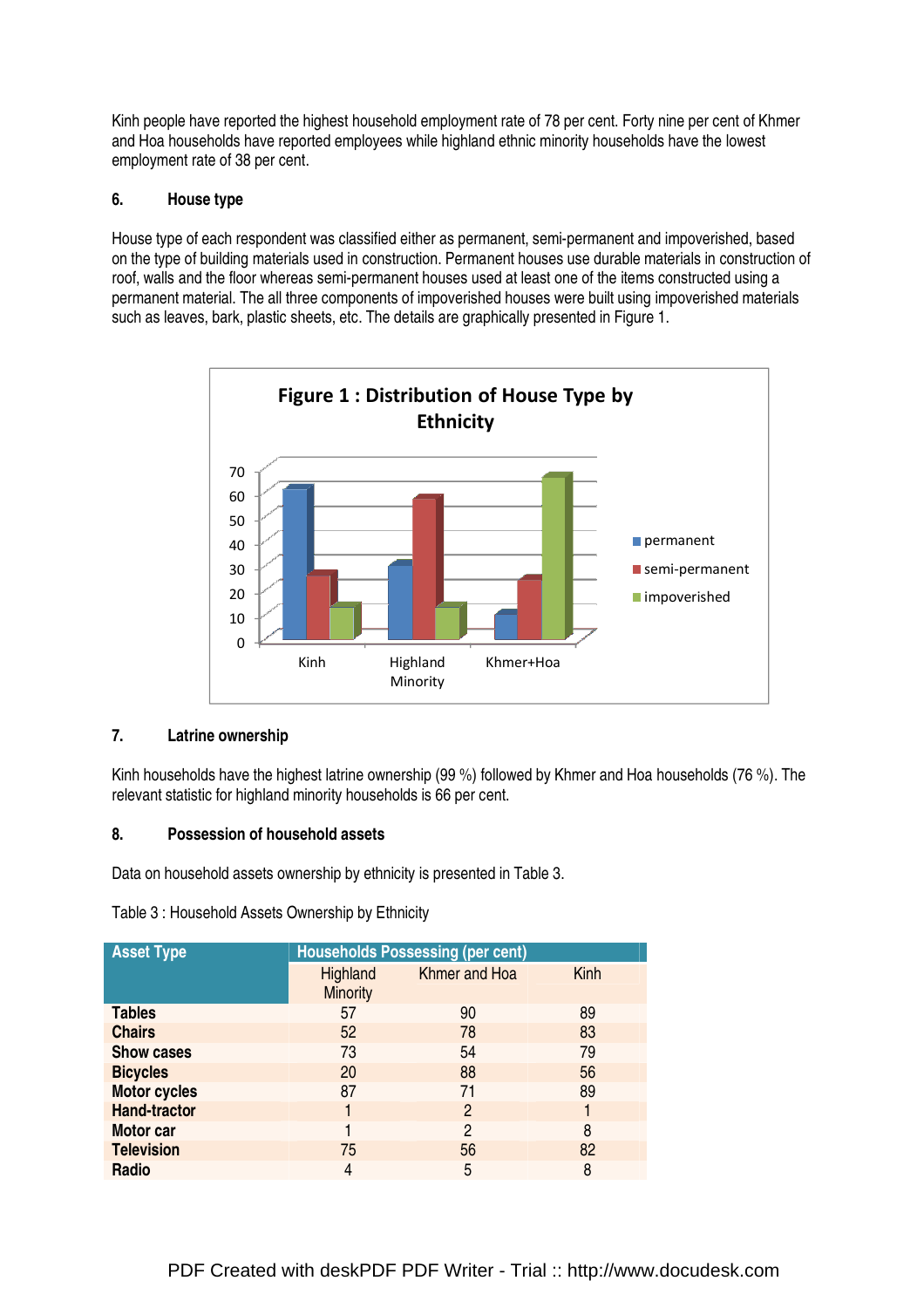| <b>Mobile phone</b>    | 83 | 51 | 92 |
|------------------------|----|----|----|
| <b>Washing machine</b> |    | 5  | 13 |
| <b>Sewing machine</b>  | 32 |    | 16 |
| <b>Electric fans</b>   | 57 | 37 |    |
| Water storage jars     | 54 |    | ΔΔ |

#### **9. Income generating assets**

Data were gathered on four income generating assets namely, ownership of lowland paddy, highland paddy, home gardens and livestock. The relevant data for study subjects are graphically presented in Figure 2.



A greater number of highland minority households possess most assets compared to both Khmer and Kinh households.

#### **10. Household power bill**

The monthly household power bill is the lowest (VND 58,000) for highland minority people followed by VND 84,000 for Khmer and Hoa combination. The monthly power bill is highest with VND approx.. 140,000 per Kinh household.

#### **11. Household income and expenditures**

The annual household income and expenditure for the three ethnic groups are presented in Table 4. The Kinh households have annual savings whereas the income and expenditure for minority households balance out, leaving no savings.

|                       | Income and Expenditure in Million VND per Household |             |      |  |
|-----------------------|-----------------------------------------------------|-------------|------|--|
| Category              | <b>Highland Minority</b>                            | Khmer + Hoa | Kinh |  |
| Household Income      |                                                     | 33          | 60   |  |
| Household Expenditure |                                                     | 33          | 58   |  |

Table 4 : Household Income and Expenditure by Ethnicity

# **12. Poverty perception**